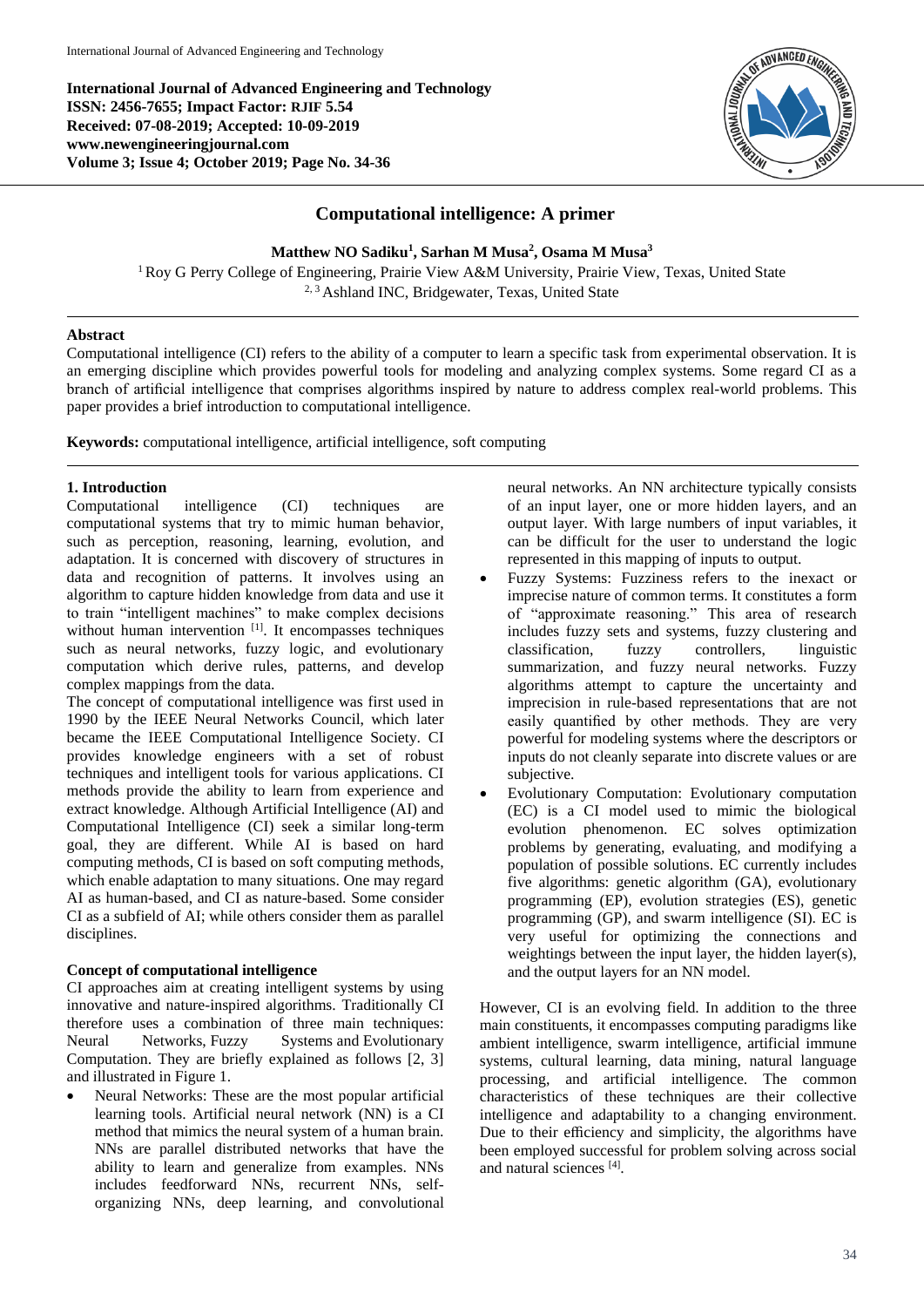#### **Applications**

CI plays a major role in developing successful intelligent systems, including games and cognitive developmental systems. It provides solutions to complex real-world problems to which mathematical or traditional modelling does not perform well. Successful applications of CI have been found in computer science, engineering, data analysis, business, marketing, medical, e-government, and manufacturing domains.

- *Wireless sensor networks (WSNs):* These are networks of distributed autonomous devices that can sense or monitor environmental conditions. WSNs face many challenges, mainly caused by communication failures, storage and computational constraints and limited power supply. Computational intelligence has been successfully applied to address various challenges such as data aggregation and fusion, energy aware routing, task scheduling, security, optimal deployment and localization. CI provides adaptive mechanisms that exhibit intelligent behavior in complex and dynamic environments like WSNs<sup>[5]</sup>.
- *Finance and Economics*: The financial sector is crucial to the economical and social organization of modern society. The number of applications of CI in this area is huge and could cover anything from asset pricing or game analysis to time series forecasting. The range of approaches that have already been used in economics and finance includes fuzzy systems, neural networks, evolutionary computation, support vector machines, and ant algorithms. The techniques have been used in financial economics, games and industrial organizations, macroeconomics, and econometrics [6].
- *Control*: CI methodologies are currently applied to all areas of control. Application of CI in control leads to neural network control, fuzzy control, reinforcement learning, and brain machine interfaces. Neural network has been successfully applied to system control with its universal approximation and adaptation capabilities [7].
- *Medicine*: Computational intelligence can be useful for medical purposes. CI models can analyze large amounts of data in order to predict healthcare outcomes for individual patients. They can handle the imprecision and uncertainty which is typically apparent in clinical and biological data. They are suitable for clinical predictions as they are efficient in finding patterns in data which contain noisy features, and which traditional statistical models alone often fail to handle [8].

Other applications include production electronics, games, hydrology, drug discovery and development, HVAC (Heating Ventilating and Air-Conditioning) systems, power systems, transfer learning, sports, bioinformatics, intrusion detection, and logistics and supply chain management. The combination of big data and computational intelligence provides a powerful tool, has the potential to influence modern societies, businesses, and the public [9].

#### **Benefits and challenges**

CI techniques can solve real-world complex problems in which traditional approaches are ineffective. They perform efficient approximations within reasonable computation time because they often use non-deterministic techniques. Nonlinear characteristics of the optimization models and 3D problems pose challenge for traditional mathematical

programming methods. CI techniques perform well in nonlinear optimization problems and allow modeling systems of different complexity [10]. Other advantages of CI methods are that they often work efficiently, that they are fault-tolerant, and that they are mostly well-suited for parallelization.

On the other hand, the biggest disadvantage of CI, compared to deterministic methods, is that the optimal solution(s) can generally be neither proved nor guaranteed to be found [11]. Attempt to combine different CI methods is a challenge.



*Source***:** https:// www.researchgate. net/ figure/ Type-ofcomputational- intelligence-9\_fig2\_317263278

**Fig 1:** Computational intelligence methods

### **Conclusion**

CI develops intelligent systems with the ability to learn, to deal with new situations, and to reason. The major goal of researchers in CI is mimicking Nature with artificial technologies. The growing interest in CI research can perhaps best be illustrated by the increasing number of journals, books, and articles published on CI in the recent years. However, CI is yet to reach maturity as a discipline in its own right.

#### **References**

- 1. Casalino G. Computational intelligence for smart laser materials processing," Optics and Laser Technology. 2018; 100:165-175.
- 2. "What is computational intelligence?" https://cis. ieee. org/about/what-is-ci
- 3. Hecht D. Applications of machine learning and computational intelligence to drug discovery and development," Drug Development Research. 2011; 7:53-65.
- 4. Fister I, *et al*. Computational intelligence in sports: Challenges and opportunities within a new research domain, Applied Mathematics and Computation. 2015; 262:178-186.
- 5. Kulkarni RV, Forster A, Venayagamoorthy GK. Computational intelligence in wireless sensor networks: A survey, IEEE Communications Surveys & Tutorials. 2011; 13(1):68-96.
- 6. Isasi P, *et al*. Applied computational intelligence for finance and economics, Computational Intelligence. 2007; 23(2):111-116.
- 7. Ruano AE. Computational intelligence in control," Proceedings of the 19th World Congress, The International Federation of Automatic Control, Cape Town, South Africa, 2014, 8867-8878.